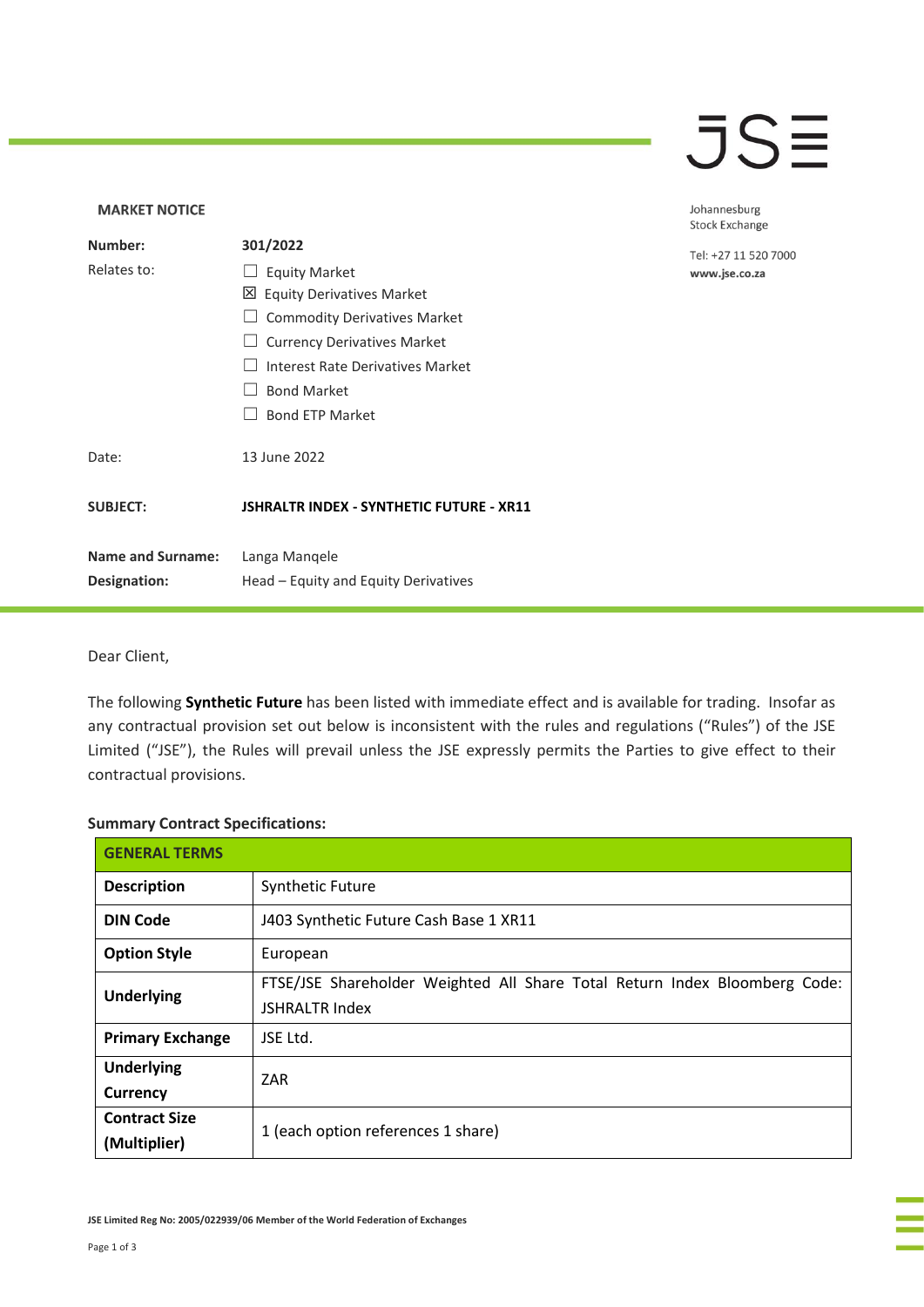# $JSE$

| <b>Expiration Date</b>                   | 15 September 2022 (Further expiration dates may be added upon request)                                         |
|------------------------------------------|----------------------------------------------------------------------------------------------------------------|
| <b>Settlement Method</b>                 | <b>Cash Settled</b>                                                                                            |
| <b>Minimum Price</b><br><b>Movement</b>  | ZAR 0.01                                                                                                       |
| <b>Quotations</b>                        | 0.00 (Two decimal places)                                                                                      |
| <b>TERMS &amp; CONDITIONS - OPTION 1</b> |                                                                                                                |
| <b>Type</b>                              | Put                                                                                                            |
| <b>Buyer</b>                             | The Short Party to the Can-Do Option                                                                           |
| <b>Seller</b>                            | The Long Party to the Can-Do Option                                                                            |
| <b>Strike Price</b>                      | 25645.34                                                                                                       |
| <b>TERMS &amp; CONDITIONS - OPTION 2</b> |                                                                                                                |
| <b>Type</b>                              | Call                                                                                                           |
| <b>Buyer</b>                             | The Long Party to the Can-Do Option                                                                            |
| <b>Seller</b>                            | The Short Party to the Can-Do Option                                                                           |
| <b>Strike Price</b>                      | 25645.34                                                                                                       |
| <b>PROCEDURE FOR EXERCISE</b>            |                                                                                                                |
| <b>Automatic Exercise</b>                | Applicable                                                                                                     |
| <b>Valuation and</b>                     | Standard SAFEX quarterly expiry time (normally 12:15pm on expiry date)                                         |
| <b>Expiration Time</b>                   |                                                                                                                |
| <b>Expiration Date</b>                   | 15 September 2022                                                                                              |
| <b>Reference Price</b>                   | Official closing price as published by the Underlying Exchange on the Final Valuation<br>Date                  |
| <b>SETTLEMENT TERMS</b>                  |                                                                                                                |
| <b>Cash Settlement</b>                   | Applicable                                                                                                     |
| <b>Settlement</b><br><b>Currency</b>     | South African Rand (ZAR)                                                                                       |
| <b>Cash Settlement</b>                   | The amount determined on the Valuation Date at the Valuation Time, in accordance                               |
| <b>Amount</b>                            | with the following formula:                                                                                    |
|                                          | [Number of Option Contracts * Multiplier *                                                                     |
| <b>Business Days</b>                     | ${max(0, Index_{final} - Strike_{call}) - max(0, Strike_{put} - Index_{final})}\$<br>Johannesburg and New York |